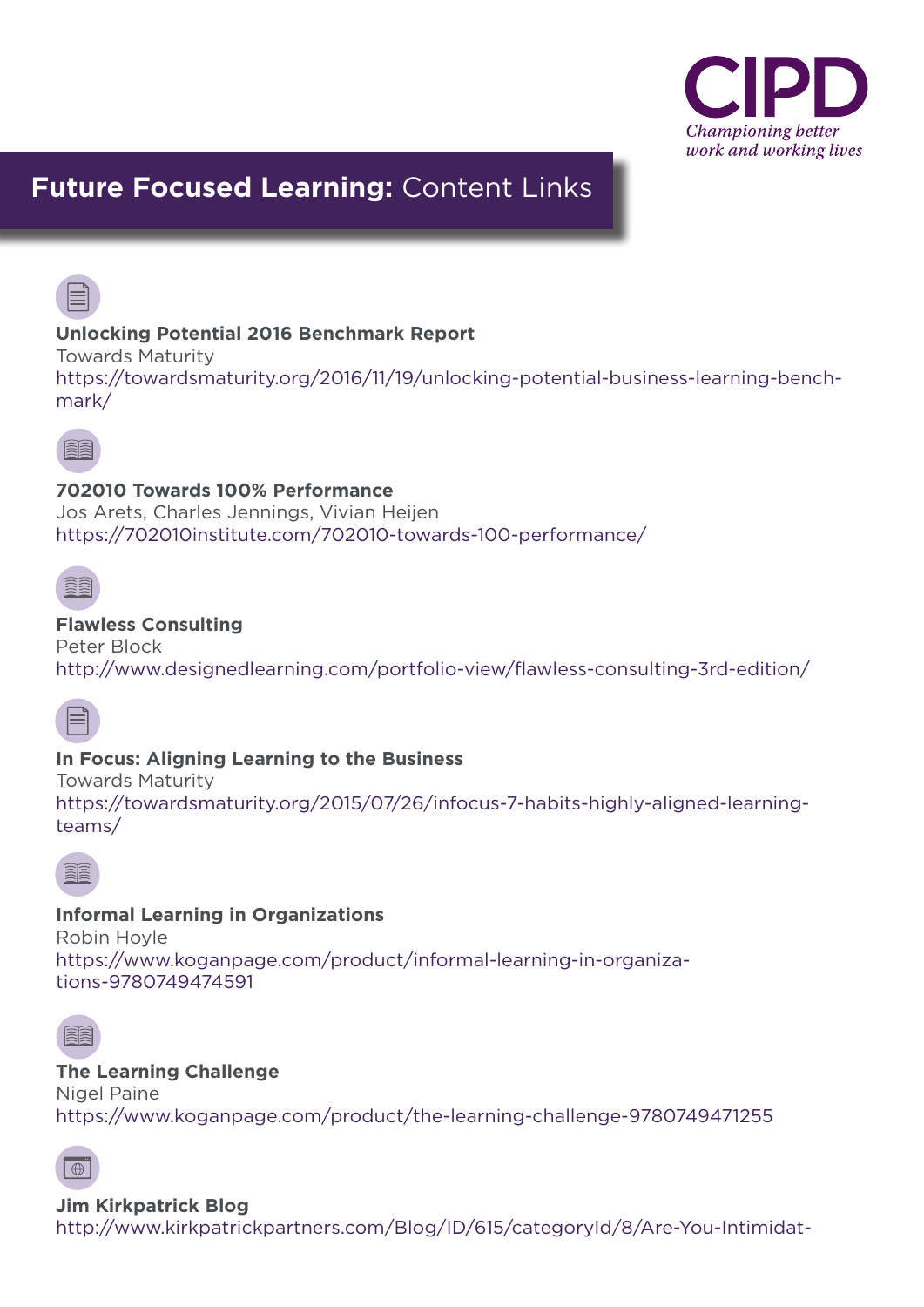



#### **Jack Philips & Patti Phillips ROI Institute**

http://www.phillips-roiinstitute.co.uk/home.html https://www.youtube.com/watch?time\_continue=12&v=AZeHwZdr83U



**Drive - Dan Pink** http://www.danpink.com/books/drive/ https://www.youtube.com/watch?v=u6XAPnuFjJc



**SCARF: NeuroLeadership Journal, issue one 2008** David Rock http://www.pdfslibforyou.com/neuroleadership-journal-scarf.pdf https://www.youtube.com/watch?v=5Wu33SdjeCs



# **Learning that lasts through AGES**

Dr. Lila Davachi, Dr. Tobias Kiefer, Dr. David Rock and Lisa Rock ©NeuroLeadership Institute 2010 https://davidrock.net/portfolio-items/learning-that-lasts-through-ages-vol-3/



**RAD Model**  Dr. Judy Willis http://www.radteach.com/



**Neuroplasticity** The Sentis Brain Animation Series https://youtu.be/ELpfYCZa87g?list=PL53nCCeNj-RQDhbjE9LjvnFad-wdB5bw7



**'From Steady State to Ready State: A need for fresh thinking in learning and talent development'**

2012 CIPD Research Report

https://www.cipd.co.uk/Images/from-steady-state-to-ready-state\_2012\_tcm18-9737.pdf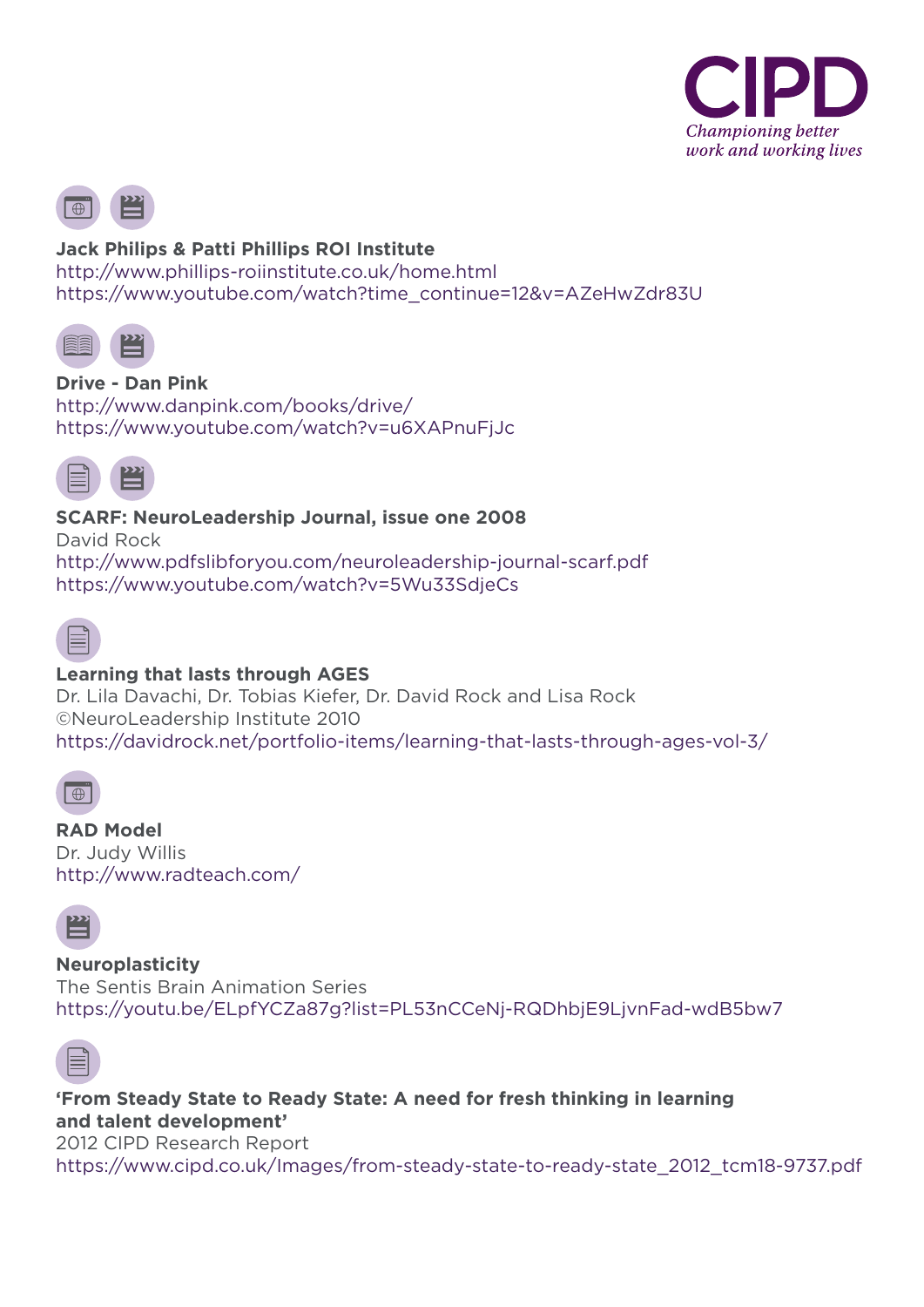



### **Four neuromyths that are still prevalent in schools – debunked**

The Guardian https://www.theguardian.com/teacher-network/2016/feb/24/four-neuromyths-stillprevalent-in-schools-debunked



#### **An Evaluation of the Left-Brain vs. Right-Brain Hypothesis with Resting State Functional Connectivity Magnetic Resonance Imaging.**

Nielsen JA, Zielinski BA, Ferguson MA, Lainhart JE, Anderson JS (2013) http://journals.plos.org/plosone/article?id=10.1371/journal.pone.0071275



# **Girl Living With Half Her Brain**

NBC News https://www.youtube.com/watch?v=2MKNsI5CWoU



# **Left-Brained vs. Right-Brained? Myth Debunked**

Kelly Tatara

http://thescienceexplorer.com/brain-and-body/left-brained-vs-right-brained-myth-debunked



**The left brain/ right brain myth**

http://www.oecd.org/edu/ceri/neuromyth6.htm



**Understanding the Brain: Towards a New Learning Science,**  OECD 2002, Chapter 4.6 pp.69-77.



**Left brain, right brain.**  Springer S.P. and Deutsch, G. (1998). New York: W.H. Freeman.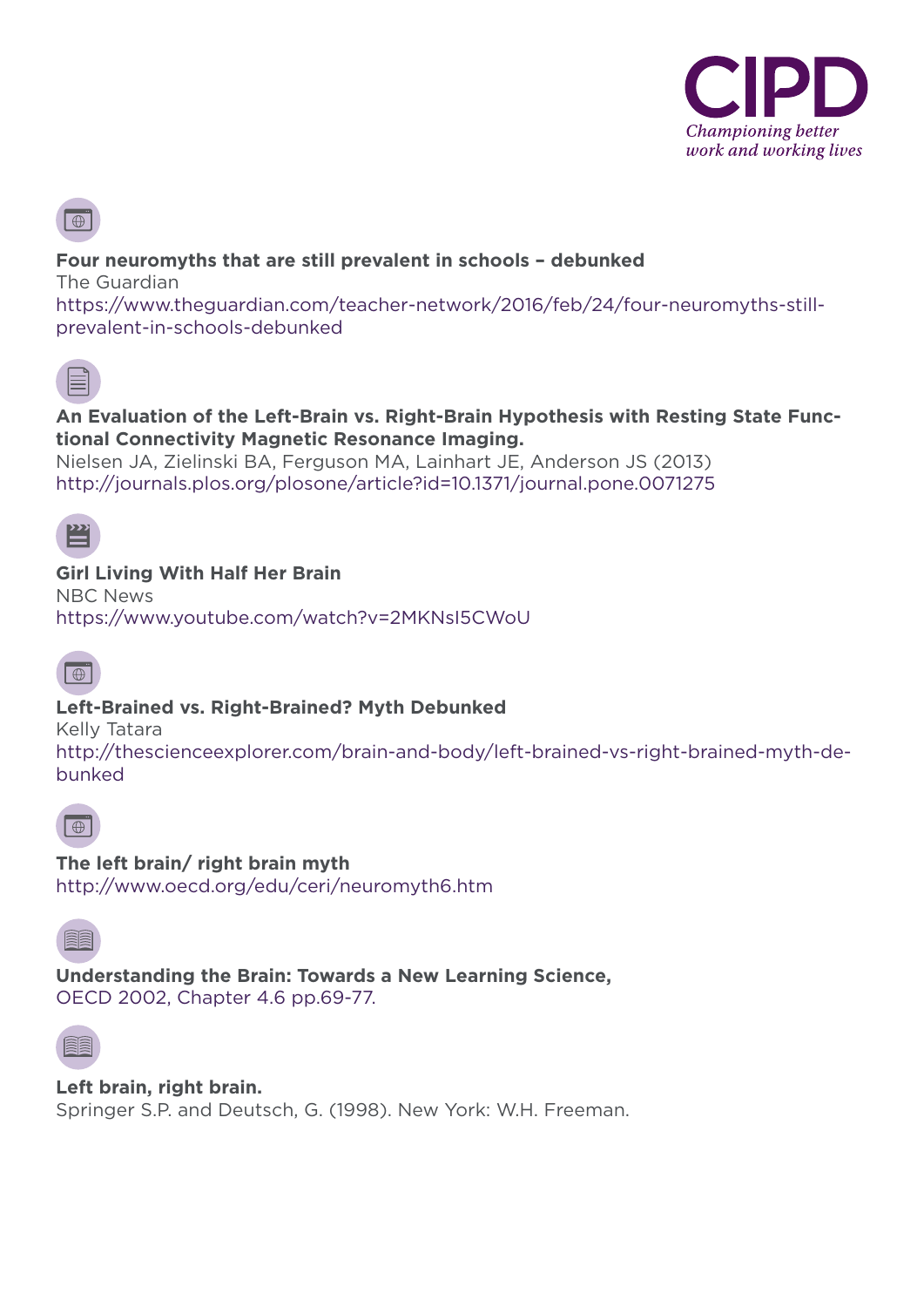

### **Valence, gender, and lateralization of functional brain anatomy in emotion: a meta-analysis of findings from neuroimaging**

Wagner T.D., Phan L.K., Liberzon, I., Taylor S.F. (2003) . NeuroImage 19, 513-531



## **Using Cerebral Dominance for Educational Programs.**

Zalewski L. J., Sink C. A., Yachimowicz D.J. (1992) The Journal of General Psychology 119 (1), 45-57



# **Josh Bersin by Deloitte, writing in Forbes 2014**

https://www.forbes.com/sites/joshbersin/2014/02/04/the-recovery-arrives-corporate-training-spend-skyrockets/#23db32cbc5a7



#### **(1) Measure (2) Metric (3) KPI from The Data Warehousing Institute** (TDWI)

http://www.techlaborate.com/tdwi-the-data-warehousing-institute/



#### **Data & Metrics Intelligence Readiness from**

https://www2.deloitte.com/global/en/pages/human-capital/articles/human-capital-trends-2014.html



#### **The Adult Learner**

Malcolm Knowles

https://elearningindustry.com/the-adult-learning-theory-andragogy-of-malcolm-knowles



**Case study on mandatory compliance learning** https://www.acteoncommunication.com/casestudy-channel4.html



**Jane Hart**  http://janehart.com/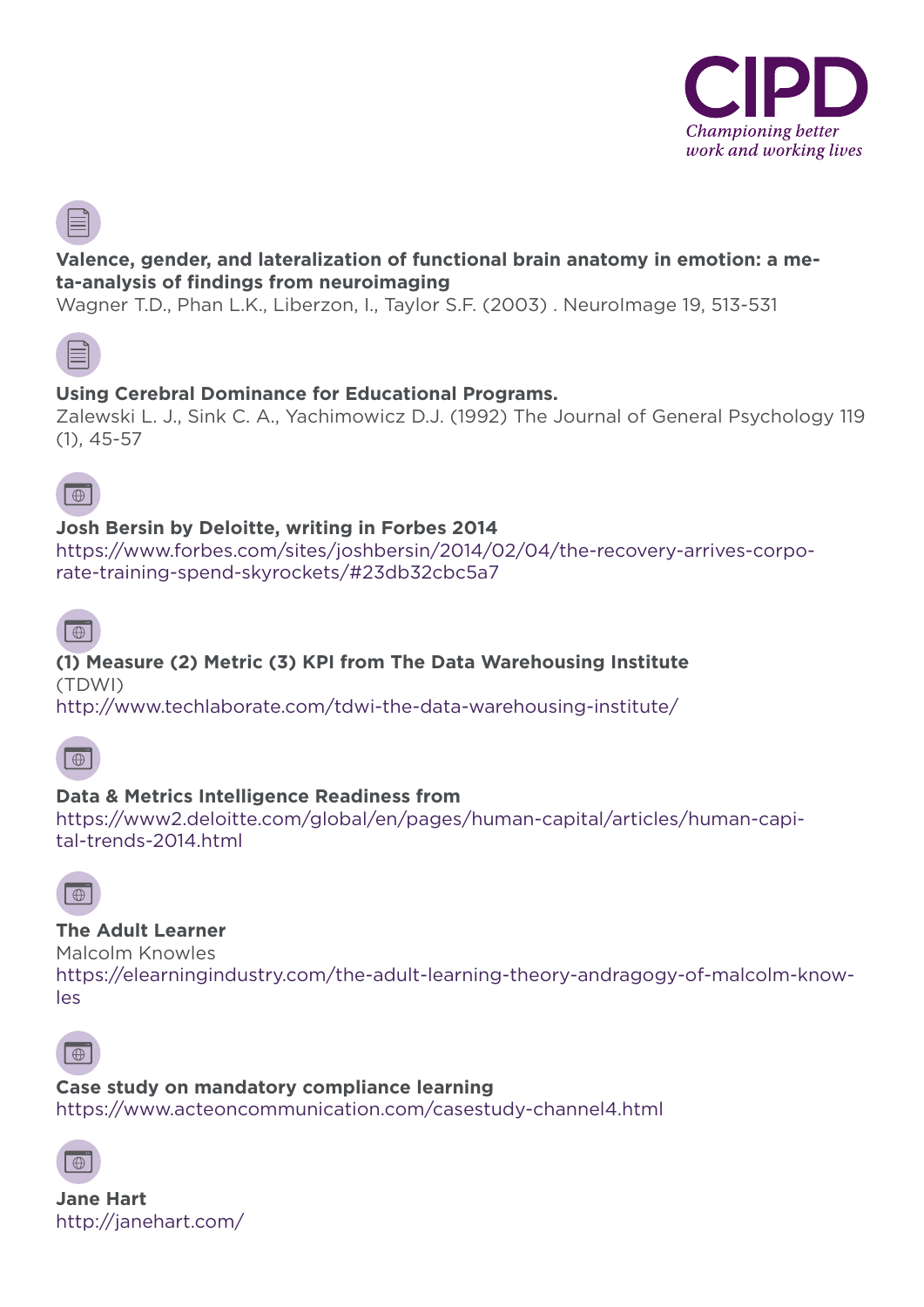



**Julian Stodd**  https://julianstodd.wordpress.com/



**Seek, Sense, Share** Harold Jarche http://jarche.com/2014/02/the-seek-sense-share-framework/



**HBR article on Stopping email overload 2012**  https://hbr.org/2012/02/stop-email-overload-1



#### **Embracing Change 2015 Benchmark Report**

Towards Maturity https://towardsmaturity.org/product/embracing\_change/



# **Google It: The Secret Online Lives of UK Managers**

Good Practice http://www.goodpractice.com/ld-resources/google-it-the-secret-online-lives-of-ukmanagers/



**Ravensbourne College** https://panoramea.co.uk/ravensbourne/



#### **Personal Learning Networks**

https://learningnow.tv/watch/programme-21---28-july-2016/michelle-parry-slater-noplasters---personal-learning-networks.html



#### **Information about the amount of information on the Internet** https://www.youtube.com/watch?v=0eUeL3n7fDs https://www.statista.com/topics/846/amazon/ http://www.theatlantic.com/technology/archive/2015/04/facebook-is-eating-the-internet/391766/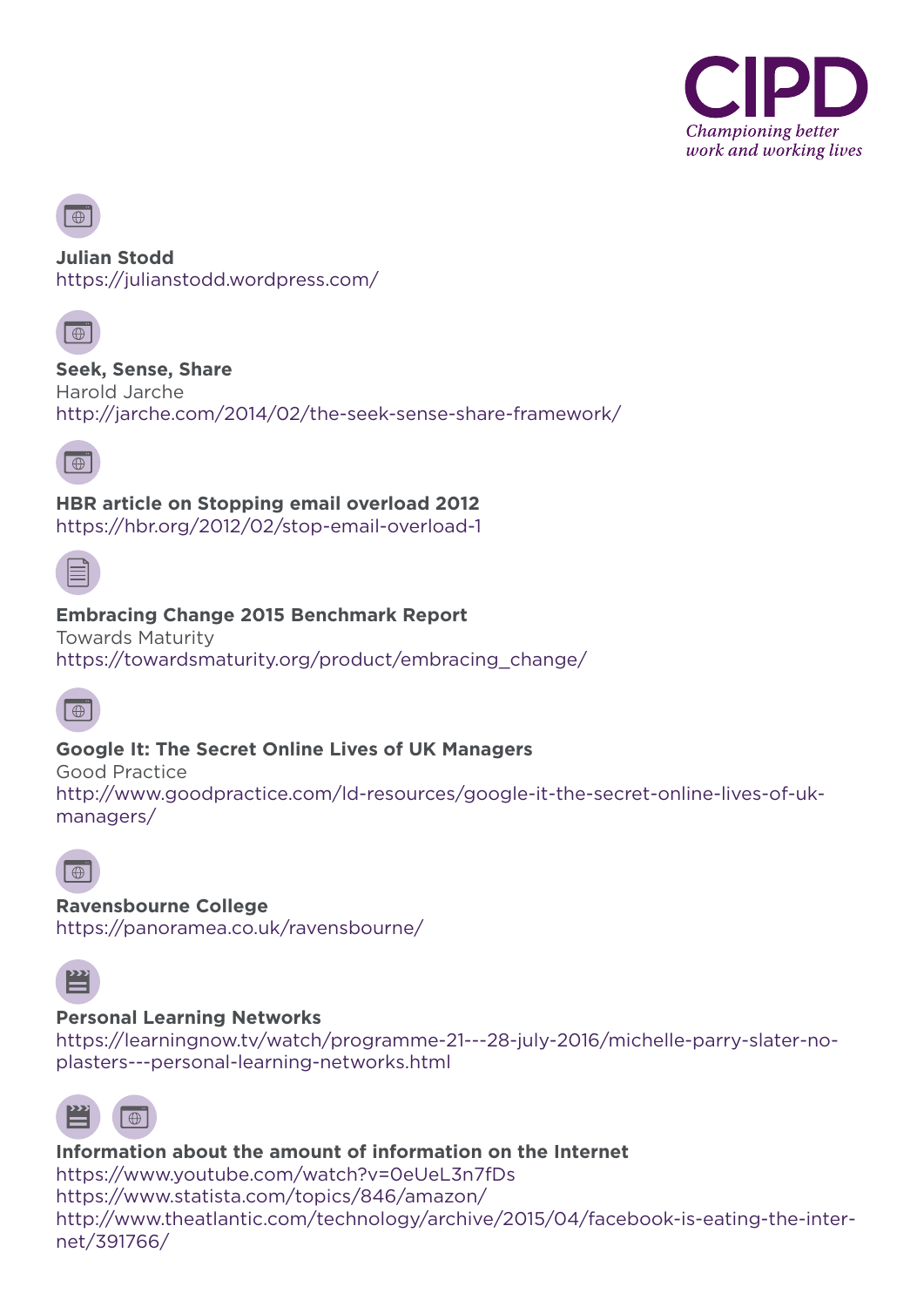



### **Growth of YouTube**

https://fortunelords.com/youtube-statistics/



# **Leading The Future Of Learning Through Four Key Trends**

https://www.forbes.com/sites/berlinschoolofcreativeleadership/2015/02/17/leading-thefuture-of-learning-through-four-key-trends/#61449bd75461



#### **Technology supporting everyday life**

https://www.youtube.com/watch?v=0eUeL3n7fDs https://www.statista.com/topics/846/amazon/ http://www.theatlantic.com/technology/archive/2015/04/facebook-is-eating-the-internet/391766/



# **Mobile technology and African farmers**

http://www.oxfamblogs.org/eastafrica/wp-content/uploads/2010/09/connected\_agriculture.pdf

http://foodtank.com/news/2015/01/five-ways-cell-phones-are-changing-agriculture-inafrica

https://www.theguardian.com/sustainable-business/2014/oct/22/empowering-farmers-through-mobile-communication-in-west-africa



# **Digital Technology and children**

http://time.com/3834978/babies-use-devices/ https://issuu.com/naeyc/docs/ps\_technology\_issuu\_may2012?backgroundColor http://www.bbc.co.uk/news/health-22219881



**Le Trefle** https://youtu.be/RRDSj62tlvQ

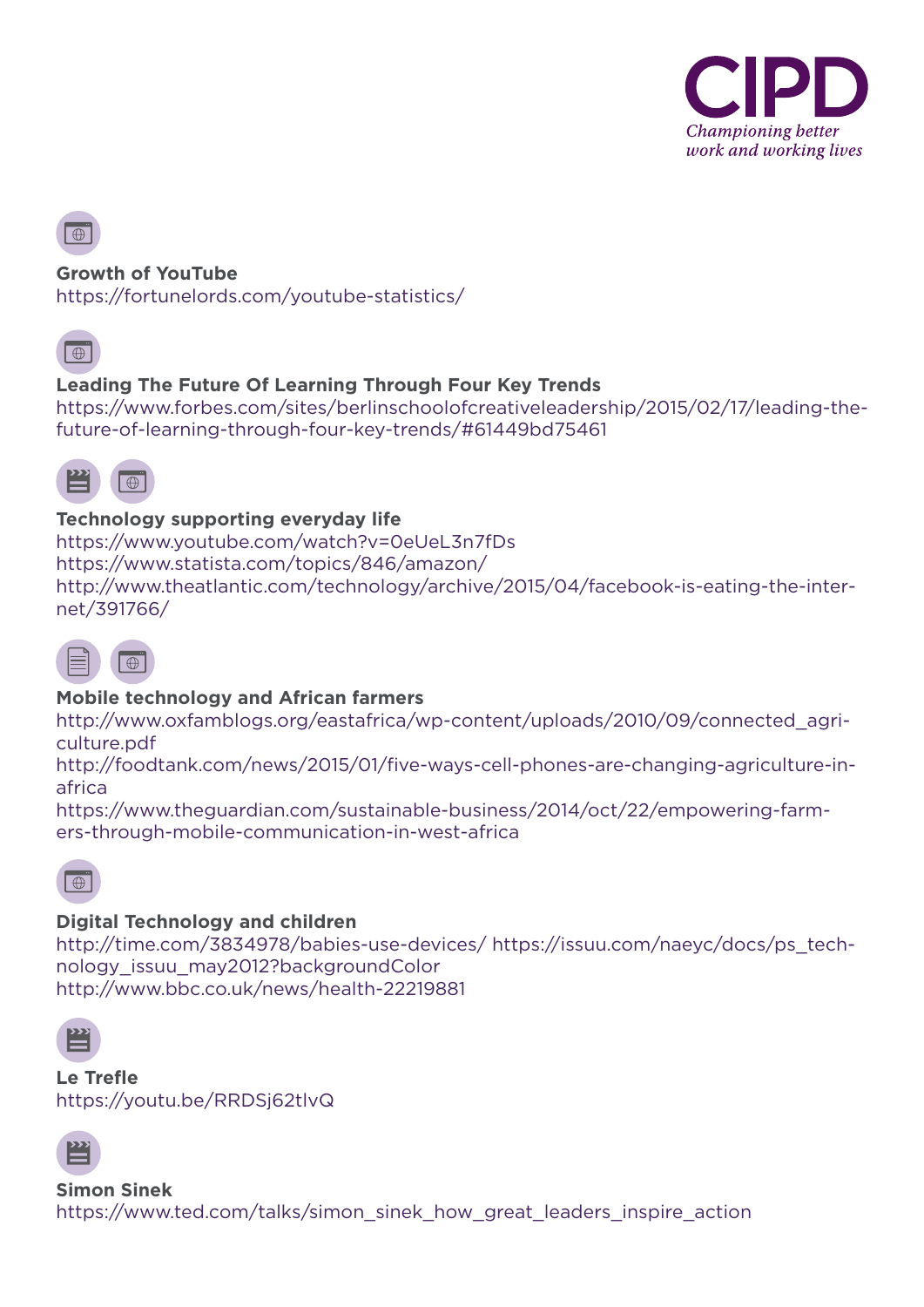

#### **VLE: Moodle and Blackboard**

http://www.academia.edu/3246397/VLE or LMS Taxonomy for Online Learning Environments



#### **Constructivism**

https://www.exploratorium.edu/education/ifi/constructivist-learning



#### **Jane Hart's 2016 Top 200 Learning Tools**

http://c4lpt.co.uk/top100tools/top-200-tools-for-learning/

**With Educational Apps on the Rise, Textbooks Are History**

http://mashable.com/2014/02/24/education-apps/#T8dK4HkA5kqU



**10 best Android learning apps** http://www.androidauthority.com/best-android-learning-apps-566227/



**Get Smart: The 25 best educational apps** http://www.digitaltrends.com/mobile/best-educational-apps/



**Best of Breed 2016 - Top 200 Tools for Learning 2016 classified into categories** http://c4lpt.co.uk/top100tools/best-of-breed/



**Educational App Store** http://www.educationalappstore.com/



**The Rise of Mobile Apps** https://www.iperdesign.com/2011/11/18/the-rise-of-mobile-apps-part-1/